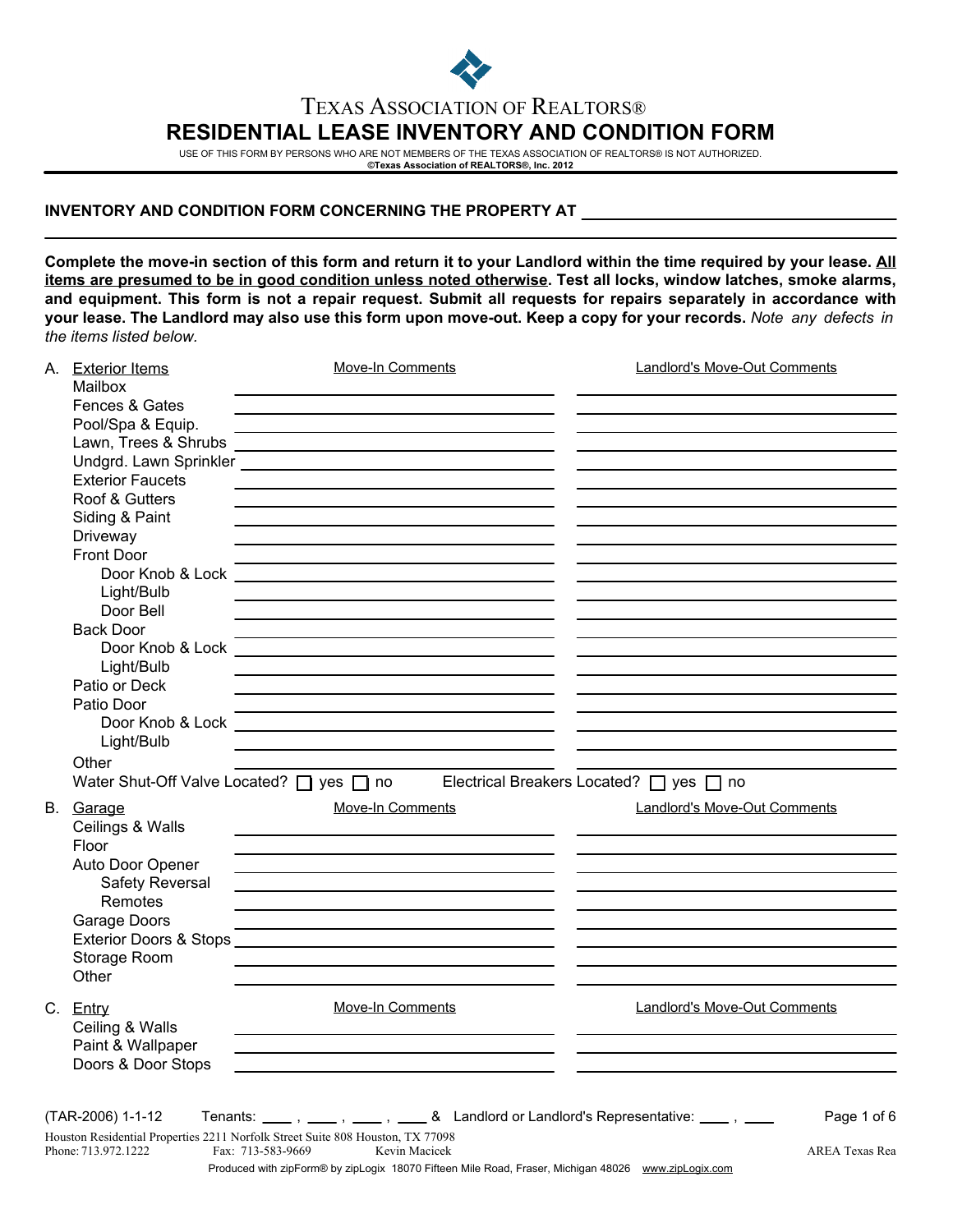| Door Locks & Knobs<br>Flooring<br><b>Light Fixtures</b><br>Windows & Screens<br><b>Window Latches</b><br>Plugs & Switches<br><b>Closet Shelves &amp; Rods</b><br>Other                                                                                                                                                                                | <b>Move-In Comments</b> | <b>Landlord's Move-Out Comments</b> |  |  |
|-------------------------------------------------------------------------------------------------------------------------------------------------------------------------------------------------------------------------------------------------------------------------------------------------------------------------------------------------------|-------------------------|-------------------------------------|--|--|
| D. Living Room<br>Ceiling & Walls<br>Paint & Wallpaper<br>Doors & Door Stops<br>Door Locks & Knobs<br>Flooring<br>Lights & Ceiling Fans<br>Windows & Screens<br><b>Window Latches</b><br>Drapes/Blinds/Shutters<br>Plugs & Switches<br>Cabinets<br>Fireplace<br>Other                                                                                 | <b>Move-In Comments</b> | <b>Landlord's Move-Out Comments</b> |  |  |
| E. Dining Room<br>Ceiling & Walls<br>Paint & Wallpaper<br>Doors & Door Stops<br>Door Locks & Knobs<br>Flooring<br>Lights & Ceiling Fans<br>Windows & Screens<br><b>Window Latches</b><br>Drapes/Blinds/Shutters<br>Plugs & Switches<br>Cabinets<br>Other                                                                                              | Move-In Comments        | <b>Landlord's Move-Out Comments</b> |  |  |
| F. Kitchen & Breakfast<br>Ceiling & Walls<br>Paint & Wallpaper<br>Doors & Door Stops<br>Door Locks & Knobs<br>Flooring<br>Lights & Ceiling Fans<br>Windows & Screens<br><b>Window Latches</b><br>Drapes/Blinds/Shutters<br>Plugs & Switches<br>Pantry & Shelves<br><b>Cabinets &amp; Handles</b><br>Drawers & Handles<br>Countertops<br>Range/Cooktop | Move-In Comments        | Landlord's Move-Out Comments        |  |  |

 $(TAR-2006)$  1-1-12 Tenants:  $\frac{1}{1}$ ,  $\frac{1}{1}$ ,  $\frac{1}{1}$ ,  $\frac{1}{1}$ ,  $\frac{1}{1}$ ,  $\frac{1}{1}$  & Landlord or Landlord's Representative:  $\frac{1}{1}$ ,  $\frac{1}{1}$ Produced with zipForm® by zipLogix 18070 Fifteen Mile Road, Fraser, Michigan 48026 www.zipLogix.com AREA Texas Rea

Page 2 of 6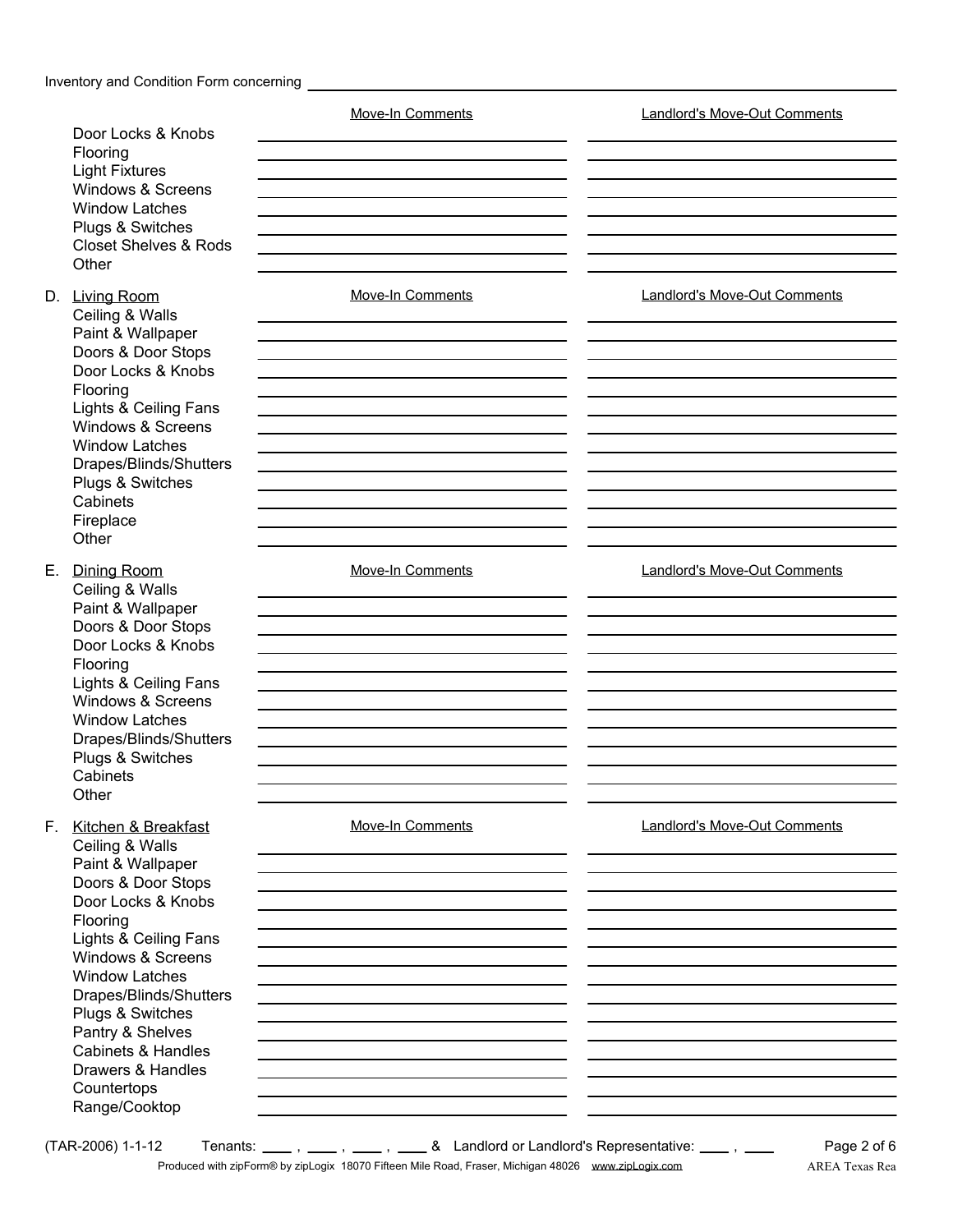|                                                                                                                                                                                                                                                                                                                       | Move-In Comments                                                                                              | <b>Landlord's Move-Out Comments</b> |
|-----------------------------------------------------------------------------------------------------------------------------------------------------------------------------------------------------------------------------------------------------------------------------------------------------------------------|---------------------------------------------------------------------------------------------------------------|-------------------------------------|
| Microwave<br>Dishwasher                                                                                                                                                                                                                                                                                               |                                                                                                               |                                     |
| Oven<br>Racks & Knobs<br>Broiler & Pan<br>Light Cover & Bulb<br>Vent Hood<br>Light & Fan<br>Filter<br>Garbage Disposer                                                                                                                                                                                                |                                                                                                               |                                     |
| Sink & Faucet<br>Refrigerator<br>Shelves & Drawers<br>Light Cover & Bulb<br>Other                                                                                                                                                                                                                                     |                                                                                                               |                                     |
| G. Halls<br>Ceiling & Walls<br>Paint & Wallpaper<br>Doors & Door Stops<br>Door Locks & Knobs<br>Flooring<br><b>Light Fixtures</b><br>Plugs & Switches<br><b>Closet Shelves &amp; Rods</b><br>Cabinets<br>Other                                                                                                        | <b>Move-In Comments</b>                                                                                       | <b>Landlord's Move-Out Comments</b> |
| H. Family Room<br>Ceiling & Walls<br>Paint & Wallpaper<br>Doors & Door Stops<br>Door Locks & Knobs<br>Flooring<br>Lights & Ceiling Fans<br>Windows & Screens<br><b>Window Latches</b><br>Drapes/Blinds/Shutters<br>Plugs & Switches<br><b>Closet Shelves &amp; Rods</b><br>Cabinets<br>Fireplace/Logs/Equip.<br>Other | Move-In Comments<br>the control of the control of the control of the control of the control of the control of | Landlord's Move-Out Comments        |
| Ι.<br>Master Bedroom (1)<br>Ceiling & Walls<br>Paint & Wallpaper<br>Doors & Door Stops<br>Door Locks & Knobs<br>Flooring<br>Lights & Ceiling Fans<br>Windows & Screens<br><b>Window Latches</b><br>Drapes/Blinds/Shutters                                                                                             | <b>Move-In Comments</b>                                                                                       | <b>Landlord's Move-Out Comments</b> |

Produced with zipForm® by zipLogix 18070 Fifteen Mile Road, Fraser, Michigan 48026 www.zipLogix.com AREA Texas Rea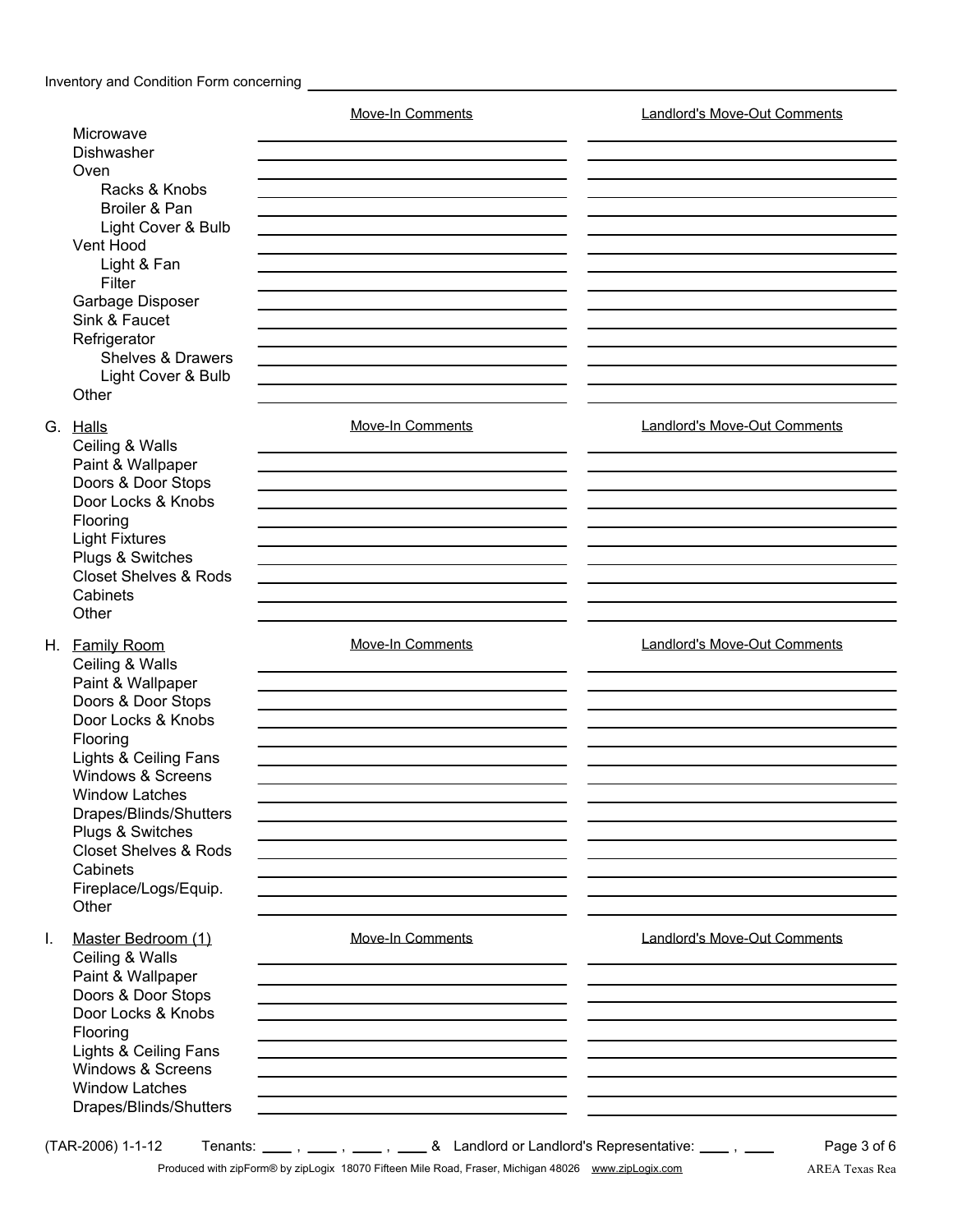|    | Plugs & Switches                                                                                                                                                                                                                                                                                                                                         | <b>Move-In Comments</b>                                                                                                                                                                                                       | <b>Landlord's Move-Out Comments</b> |
|----|----------------------------------------------------------------------------------------------------------------------------------------------------------------------------------------------------------------------------------------------------------------------------------------------------------------------------------------------------------|-------------------------------------------------------------------------------------------------------------------------------------------------------------------------------------------------------------------------------|-------------------------------------|
|    | <b>Closet Shelves &amp; Rods</b><br>Cabinets                                                                                                                                                                                                                                                                                                             |                                                                                                                                                                                                                               |                                     |
|    | Other                                                                                                                                                                                                                                                                                                                                                    |                                                                                                                                                                                                                               |                                     |
| J. | Master Bathroom (1)<br>Ceiling & Walls<br>Paint & Wallpaper<br>Flooring<br>Lights & Fans<br>Windows & Screens<br><b>Window Latches</b><br>Drapes/Blinds/Shutters<br>Plugs & Switches<br><b>Closet Shelves &amp; Rods</b><br><b>Cabinets &amp; Handles</b><br>Countertops<br>Sinks & Faucets<br>Tub/Shower & Faucets<br><b>Heaters &amp; Exhaust Fans</b> | <b>Move-In Comments</b><br><u> 1989 - Johann Barn, amerikansk politiker (d. 1989)</u><br><u> 1989 - Andrea Stadt Britain, amerikansk politik (* 1958)</u><br><u> 1989 - Johann John Stone, Amerikaansk politiker († 1908)</u> | <b>Landlord's Move-Out Comments</b> |
|    | <b>Towel Fixtures</b><br>Other                                                                                                                                                                                                                                                                                                                           |                                                                                                                                                                                                                               |                                     |
|    | K. Bedroom (2)<br>Ceiling & Walls<br>Paint & Wallpaper<br>Doors & Door Stops<br>Door Locks & Knobs<br>Flooring<br>Lights & Ceiling Fans<br>Windows & Screens<br><b>Window Latches</b><br>Drapes/Blinds/Shutters<br>Plugs & Switches                                                                                                                      | Move-In Comments                                                                                                                                                                                                              | <b>Landlord's Move-Out Comments</b> |
|    | <b>Closet Shelves &amp; Rods</b><br>Cabinets                                                                                                                                                                                                                                                                                                             |                                                                                                                                                                                                                               |                                     |
|    | Other                                                                                                                                                                                                                                                                                                                                                    |                                                                                                                                                                                                                               |                                     |
| L. | Bedroom (3)<br>Ceiling & Walls<br>Paint & Wallpaper<br>Doors & Door Stops<br>Door Locks & Knobs<br>Flooring<br>Lights & Ceiling Fans<br>Windows & Screens<br><b>Window Latches</b><br>Drapes/Blinds/Shutters<br>Plugs & Switches<br><b>Closet Shelves &amp; Rods</b><br>Cabinets<br>Other                                                                | Move-In Comments                                                                                                                                                                                                              | <b>Landlord's Move-Out Comments</b> |
|    | (TAR-2006) 1-1-12                                                                                                                                                                                                                                                                                                                                        | Tenants: _____, ____, ____, & Landlord or Landlord's Representative: ____, ____                                                                                                                                               | Page 4 of 6                         |
|    |                                                                                                                                                                                                                                                                                                                                                          | Produced with zipForm® by zipLogix 18070 Fifteen Mile Road, Fraser, Michigan 48026 www.zipLogix.com                                                                                                                           | AREA Texas Rea                      |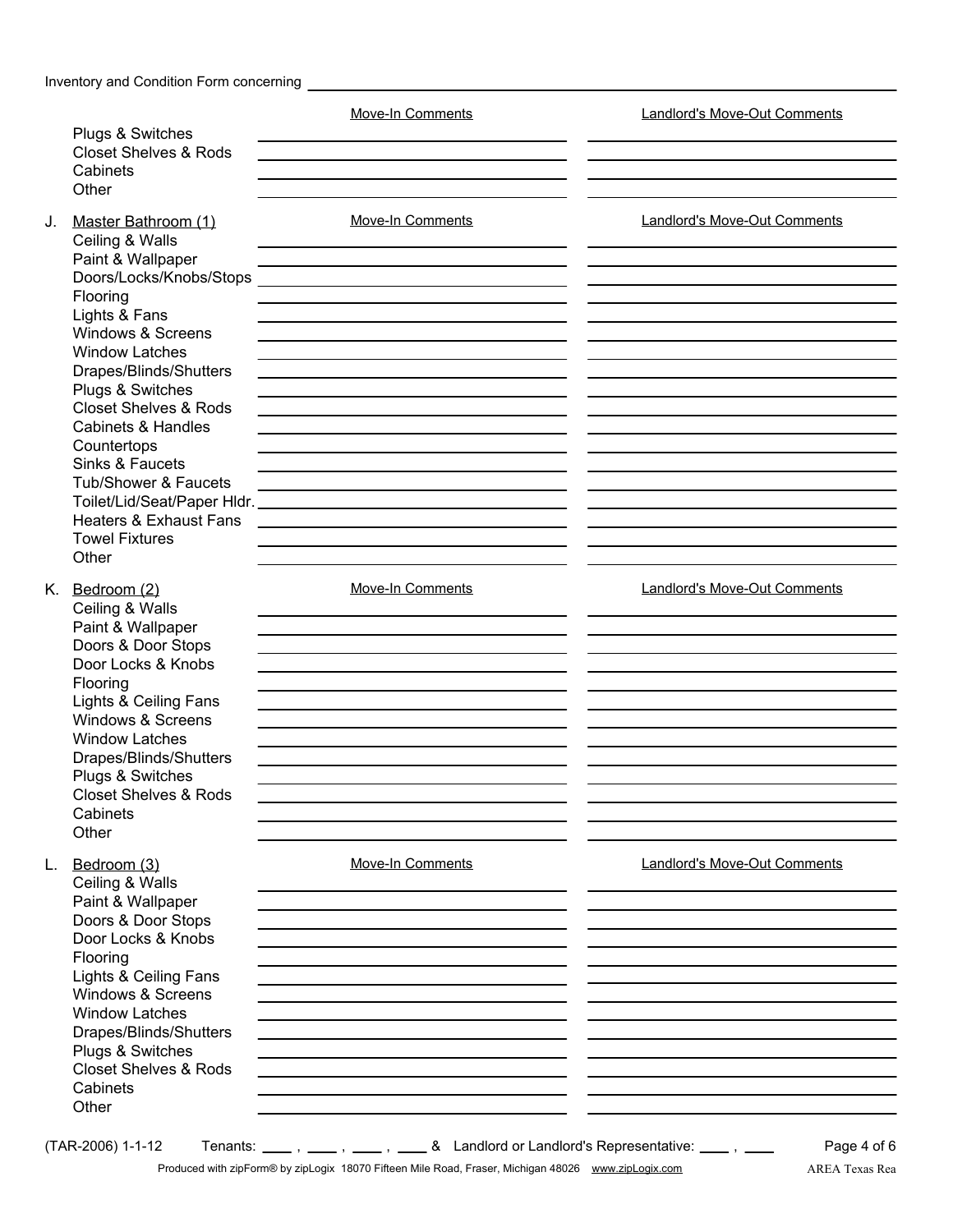| M. Bedroom (4)<br>Ceiling & Walls<br>Paint & Wallpaper<br>Doors & Door Stops<br>Door Locks & Knobs<br>Flooring<br>Lights & Ceiling Fans<br>Windows & Screens<br><b>Window Latches</b><br>Drapes/Blinds/Shutters<br>Plugs & Switches<br><b>Closet Shelves &amp; Rods</b><br>Cabinets<br>Other                                                                                                                   | <b>Move-In Comments</b><br>the control of the control of the control of the control of the control of the control of                                                                                                                                                                                                                                               | <b>Landlord's Move-Out Comments</b> |
|----------------------------------------------------------------------------------------------------------------------------------------------------------------------------------------------------------------------------------------------------------------------------------------------------------------------------------------------------------------------------------------------------------------|--------------------------------------------------------------------------------------------------------------------------------------------------------------------------------------------------------------------------------------------------------------------------------------------------------------------------------------------------------------------|-------------------------------------|
| N. Bathroom (2)<br>Ceiling & Walls<br>Paint & Wallpaper<br>Doors/Locks/Knobs/Stops<br>Flooring<br><b>Light Fixtures</b><br>Windows & Screens<br><b>Window Latches</b><br>Drapes/Blinds/Shutters<br>Plugs & Switches<br><b>Closet Shelves &amp; Rods</b><br><b>Cabinets &amp; Handles</b><br>Countertops<br>Sinks & Faucets<br>Tub/Shower & Faucets<br>Heaters & Exhaust Fans<br><b>Towel Fixtures</b><br>Other | <b>Move-In Comments</b><br>the control of the control of the control of the control of the control of the control of                                                                                                                                                                                                                                               | <b>Landlord's Move-Out Comments</b> |
| O. Bathroom (3)<br>Ceiling & Walls<br>Paint & Wallpaper<br>Doors/Locks/Knobs/Stops<br>Flooring<br><b>Light Fixtures</b><br>Windows & Screens<br><b>Window Latches</b><br>Drapes/Blinds/Shutters<br>Plugs & Switches<br><b>Closet Shelves &amp; Rods</b><br>Cabinets & Handles<br>Countertops<br>Sinks & Faucets<br>Tub/Shower & Faucets<br>Heaters & Exhaust Fans<br><b>Towel Fixtures</b><br>Other            | <b>Move-In Comments</b><br>the control of the control of the control of the control of the control of the control of<br>the contract of the contract of the contract of the contract of the contract of<br><u> 1989 - Johann Barn, amerikansk politiker (d. 1989)</u><br>the control of the control of the control of the control of the control of the control of | Landlord's Move-Out Comments        |

 $(TAR-2006)$  1-1-12 Tenants:  $\frac{1}{1}$ ,  $\frac{1}{1}$ ,  $\frac{1}{1}$ ,  $\frac{1}{1}$ ,  $\frac{1}{1}$ ,  $\frac{1}{1}$ ,  $\frac{1}{1}$ ,  $\frac{1}{1}$ ,  $\frac{1}{1}$ ,  $\frac{1}{1}$ 

Page 5 of 6 Produced with zipForm® by zipLogix 18070 Fifteen Mile Road, Fraser, Michigan 48026 www.zipLogix.com AREA Texas Rea